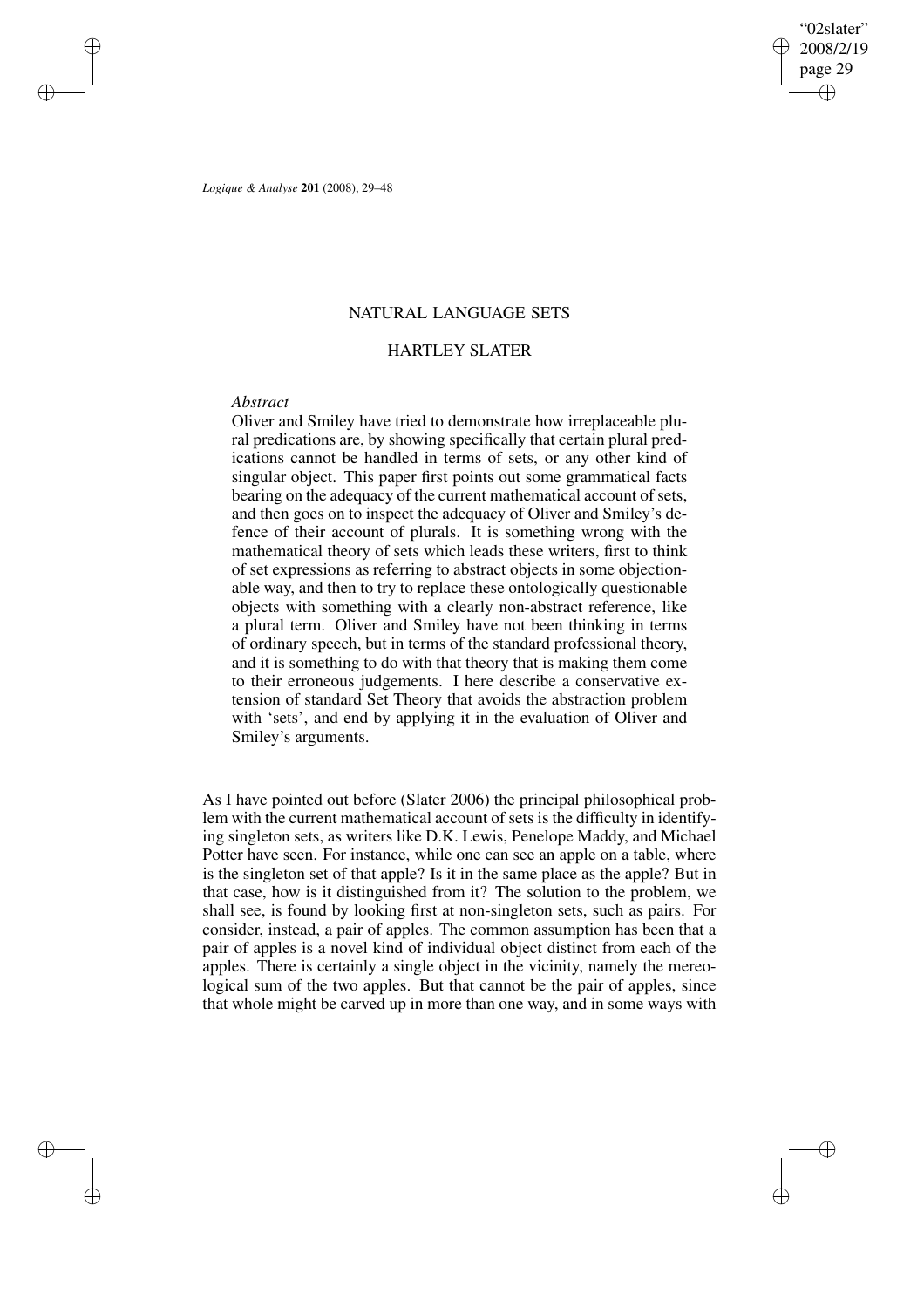"02slater" 2008/2/19 page 30 ✐ ✐

✐

✐

#### 30 HARTLEY SLATER

more than two components. The expectation, as a consequence, has been that one must look elsewhere for another object to be the pair of apples. But this supposed other object is a grammatical mirage. The crucial question with respect to a pair of apples is: is that pair of apples a single object? The answer is 'no': it is simply a pair of objects, instead.

There are, in the area, at least three types of expression, with quite different grammars, and without a close inspection it is far to easy to run them all, or even just some of them together. Thus there are collective nouns like 'shoal', 'herd', 'pack', 'tribe', collective nouns like 'pair', 'triplet', 'quartet', 'dozen', and plural collective nouns like 'the fish', 'the beasts', 'the cards', 'the savages'. It is from collective nouns of the first sort that Set Theory draws the idea of collections of objects, but the distinctive thing about those natural language terms is that they are species specific, to one extent or another, so that they each describe certain mereological sums under a certain aspect. That is to say, the principle of division of the whole mereological sum is provided through the further count noun they are normally associated with — 'shoal' with 'fish', 'herd' with 'beasts', 'pack' with 'cards', 'tribe' with 'savages', etc. The fact that such collections are mereological sums is also shown by the fact that shoals, herds, packs, tribes, and the like, are located and can move around in physical space, just like their members.

There is not the same to be said with regard to collective nouns of the second sort, and not only because a complete description of the intended set must be given — the pair is maybe of fish, the triplet of beasts, etc. For these collective nouns can also be used when no physical objects are involved, and so when there are no mereological sums of the associated objects. They therefore only indicate the number of some things, and we have to remember the general grammar of 'y is one of a number of Ss'. This is not of the form 'y ∈ s', with a singular term in place of 's'. A specification of it, for instance, would be 'y is one of 2 Ss', which relates 'y' to a plural term, and the original is just  $'(\exists n)(y \text{ is one of } n \text{ Ss})'$ .

John Burgess (Burgess 2004, 197–9, 211) thinks there are two senses of 'is one of', so that one might say, for instance, not only

y is a member of the set of apples,

## but also

✐

✐

y is amongst the apples,

even though the expressions are equivalent. That would allow a singular 's' to occupy 'y  $\in$  s', while a plural 'xx' occupies 'y  $\alpha$  xx'. Certainly

✐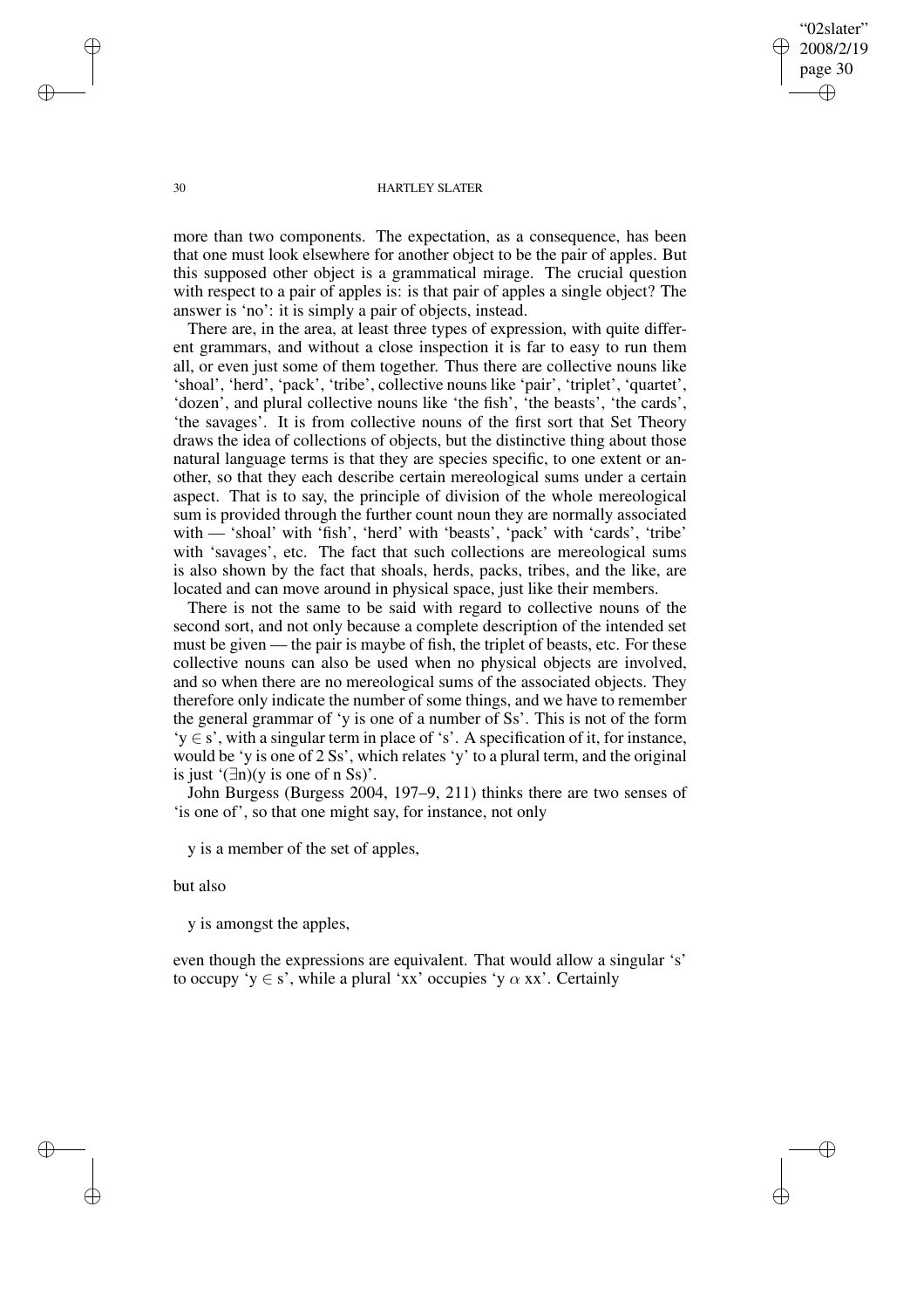y is a member of a/the/that pair of apples

is the same as

✐

✐

y is amongst 2/the 2/those 2 apples,

but 'is one of' could be used in both cases, and in the same sense. For the equivalences show that 'a/the/that pair of apples' still refer to the same things as '2/the 2/those 2 apples' — the former merely refer to them (*sic*) in a different manner, namely collectively, i.e. taking them as a unit. One must take care about what is added to the bare

y is one of some apples:

clearly

y is one of 2 apples

may speak about the same apples, but is more specific about their number, and

y is one of a pair of apples

likewise. But the latter does not invoke a further object, 'a pair', in addition to the two apples, it merely introduces a certain numerical measure of the apples, by taking the two as a unit. 'A pair of apples', in other words, differs from '2 apples' simply in changing '2 times 1 apple' into '1 times 2 apples'. We can count with such units, by counting in pairs, but we are then not counting something other than apples; we are merely not counting the apples singly, i.e. one by one. We say

There are 2 pairs of apples,

but this is exactly equivalent to

There are 4 (single) apples,

and

✐

✐

There is a quartet of apples.

To say there is a set of apples is equivalent to saying

"02slater" 2008/2/19 page 31

✐

✐

✐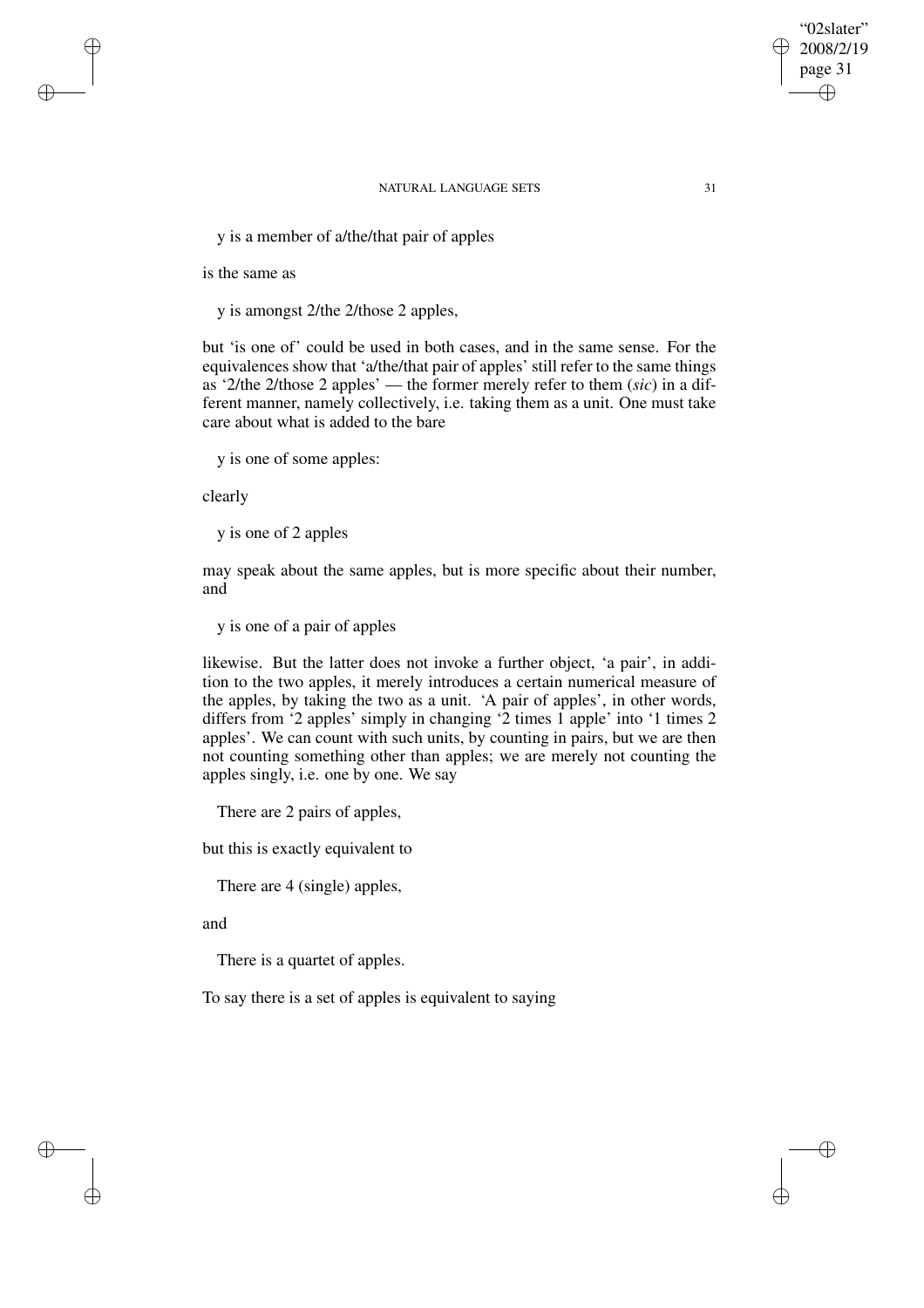#### 32 HARTLEY SLATER

"02slater" 2008/2/19 page 32

✐

✐

✐

✐

(∃n)(there is an n-tuple of apples).

Words like 'pair', 'quartet', '16-tuple' are thus like 'ounce' and 'pound' in

'There are/is 8 ounces/a pound of beef'.

They do not refer to further entities, but are instead the basis for measurements of quantity. Here are two pairs of alphabetic letters:

a b c d.

Notice that each of the pairs is indicated without braces, as with  $\{a, b\}$ , since the latter, i.e. the common 'set-theoretic' symbolism, does not represent sets as merely numbers or quantities of objects but as independent objects, distinct from their members. However, the four letters above, which were taken as two pairs, also can be taken as a quartet, while the two 'sets'  ${a, b}$  and  ${c, d}$  cannot be the same as the 'set'  ${a, b, c, d}$ . In fact no two 'sets' can be the same as any one 'set', but 2 twos are exactly the same as 1 four.

The reification of a unit of measure as a further separate object, maybe arises through forgetting the difference between the two sorts of collective term. For the mereological 'tribe' does have an objective reference to an independent object, but 'pair' needs supplementing, and then in 'a pair of apples', it merely qualifies the following substantive. Maybe focussing on count terms and forgetting mass terms also has something to do with the misconception. For the same matter of change of units even more clearly arises with fractions than with multiples of individuals. In 'There is a half of a loaf' there is obviously no reference to anything other than bread: there is not, in addition, reference to one of a range of mysterious, further objective entities, 'halves', 'quarters', 'parts', etc. There is merely a specification of how much of a loaf there is, maybe as a prelude to counting half-loaves, or totting up different parts of loaves to find an equivalent sum of complete loaves, etc.

We can now have a first try at tackling the question of what a 'set-theoretic' singleton is, i.e. what '{y}', or '{x: x=y}' might represent. In the natural language locution 'a singleton S', of course, 'singleton' just describes the S as the only one of its kind, and does not refer to any other object. But another way of representing being the sole S as 'being one of' something might well be the prime source of the set-theoretic notion of 'singleton'. For even if the number of things which are S is just 1 then we can still say 'y is one of those things which are S', making *those things which are* S what the sole S is

✐

✐

✐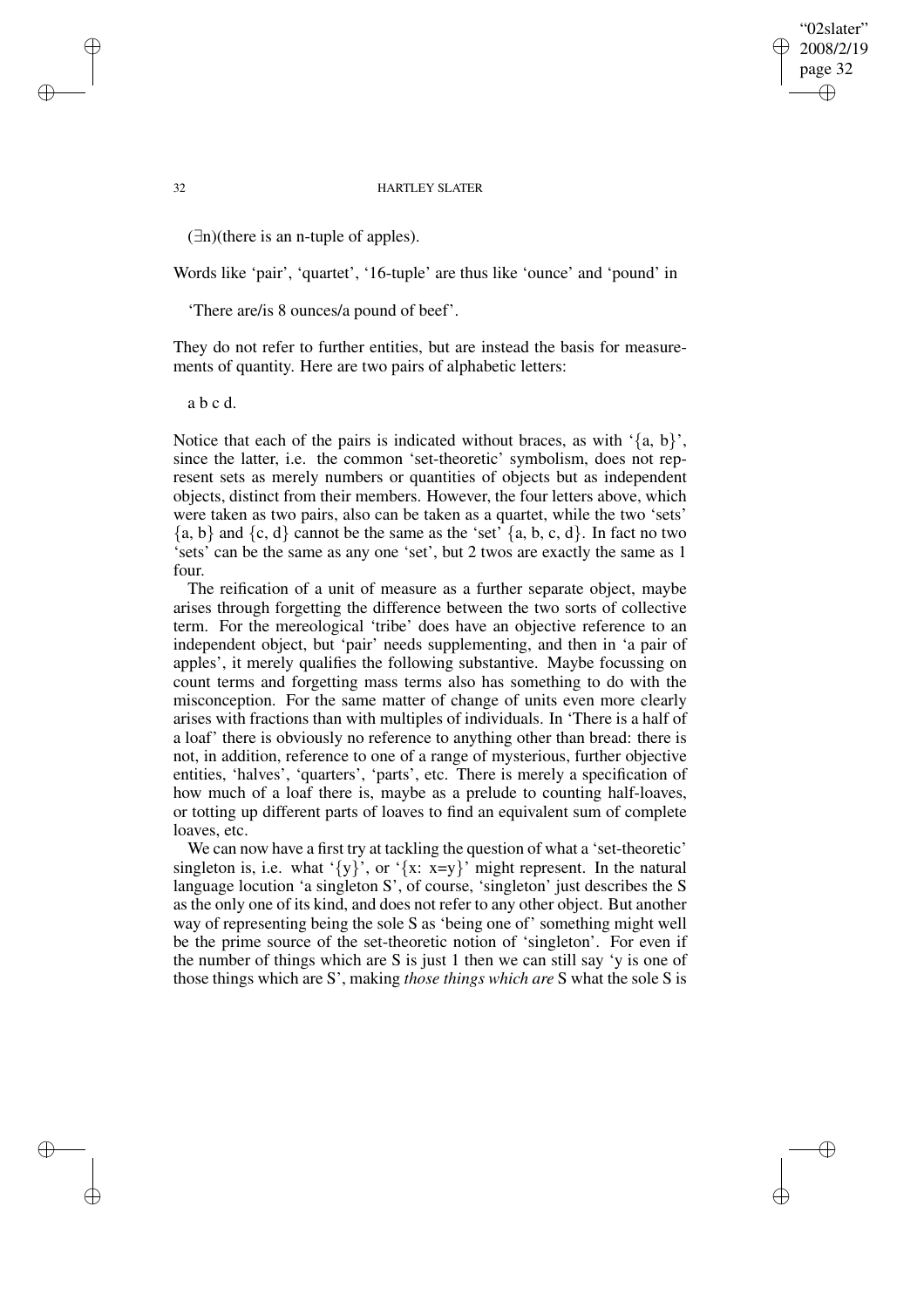one of. But 'is one of' is then again succeeded by a plural term, not a singular one. If we read set abstraction expressions as such plural terms, therefore,

 $\{x: x=y\}$ 

would be

✐

✐

those things which are y,

allowing

$$
y \in \{x: x=y\}
$$

to be

y is one of the things which are y.

But then, identification of such 'singletons' with their single members, in the manner of Maddy, would clearly be ungrammatical, since 'y is those things which are y' does not make sense. Indeed the general identification of set abstracts with plural terms could not be thoroughgoing, since not only would

 $y=\{x: x=y\}$ 

be ungrammatical, so would

 $y=\{x; Px\}'$ 

for any 'P', and therefore also

$$
\{\{x: Px\}\},\,
$$

and

'{{x: Px}, {x: Qx}}',

because these latter would have to be

 $\{z: z = \{x: Px\}\},\$ 

and

✐

✐

"02slater" 2008/2/19 page 33

✐

✐

 $\bigoplus$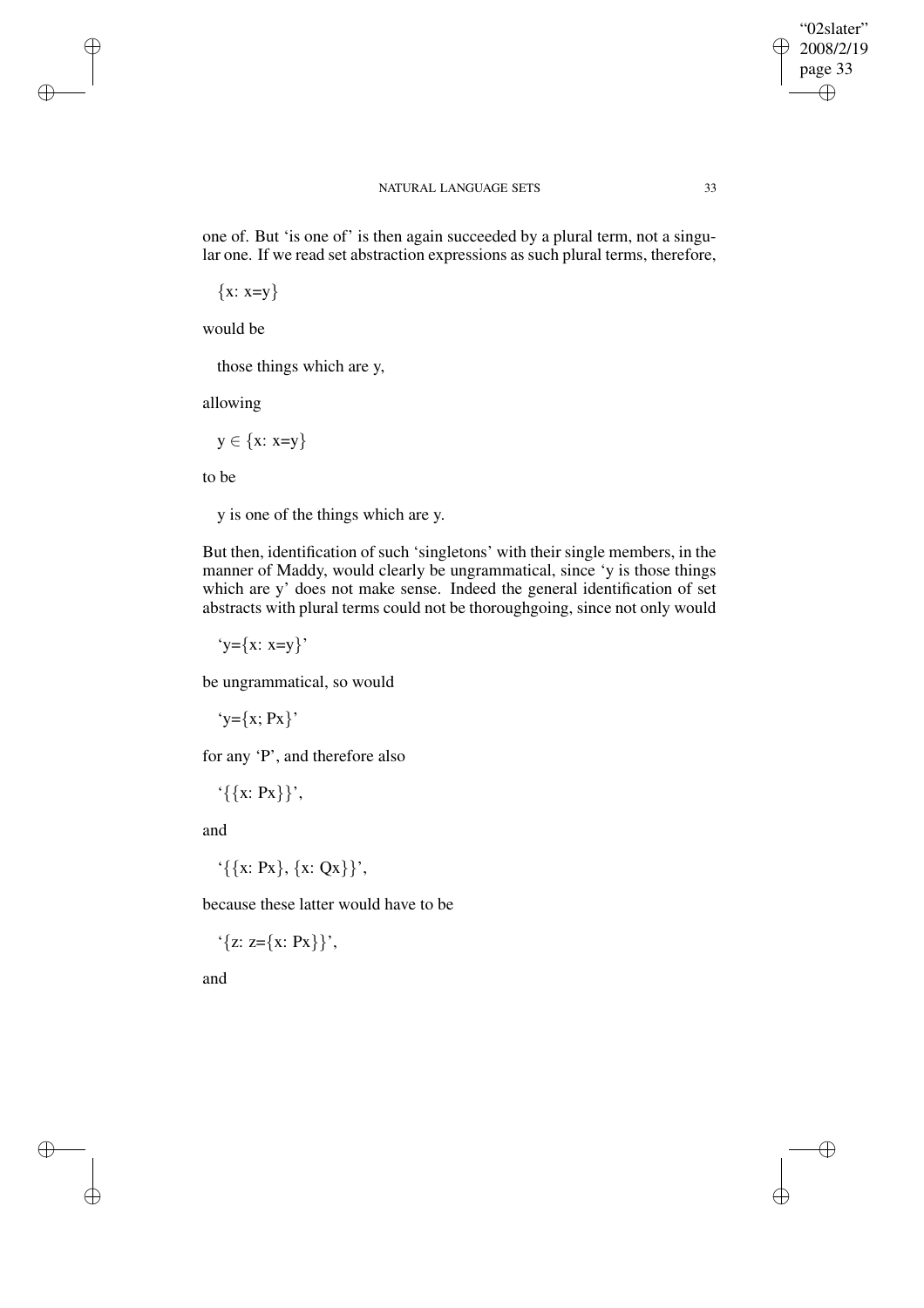34 HARTLEY SLATER

"02slater" 2008/2/19 page 34

✐

✐

✐

✐

'{z: z={x: Px} ∨ z={x: Qx}}'

respectively.

It might be thought that such points about collective nouns and plural terms presuppose that unless Mathematics can be re-construed back into non-mathematical language then it is unintelligible. But the claim is merely that the 'sets' of 'Set Theory' cannot be interpreted either in terms of collections of things, or in terms of numbers of things, or by translation into plural expressions. Certainly there is the set-theoretic symbolism, and the rules for its manipulation, and maybe it all has some interpretation. But it does not have any of the traditional interpretations, on the basis of which it was developed, and the trouble that Lewis, Maddy, Potter and others still have had with the basic notion of a singleton shows it has yet to be given a clear sense.

We can now bring in the specific interests of Oliver and Smiley in this area. Oliver and Smiley have been concerned with, amongst other things, whether collective predications can be construed as predications on sets with mathematical sets being what they had in mind. They start from the well-known distinction amongst plural predications between those that are collective, and those that are distributive. Thus

'A and B sum to C'

has a collective predicate, while

'A and B fight C',

for instance, has a distributive predicate. As the term 'collective' indicates, normally it would be said that the difference was a matter of the first, but not the second being about the collection  ${A, B}$ . If so, then both can be mapped onto singular forms, namely

 $\{A, B\}$  sums to C'

and

✐

✐

'A fights C, and B fights C'.

Using ' $lt'$ ' to mean 'is a part of', and ' $\in'$ ' is a member of', they can be represented

 ${A, B} \in \{y: y \text{ sums to } C\},\$  ${A, B} < \{y: y \text{ fights } C\}.$ 

✐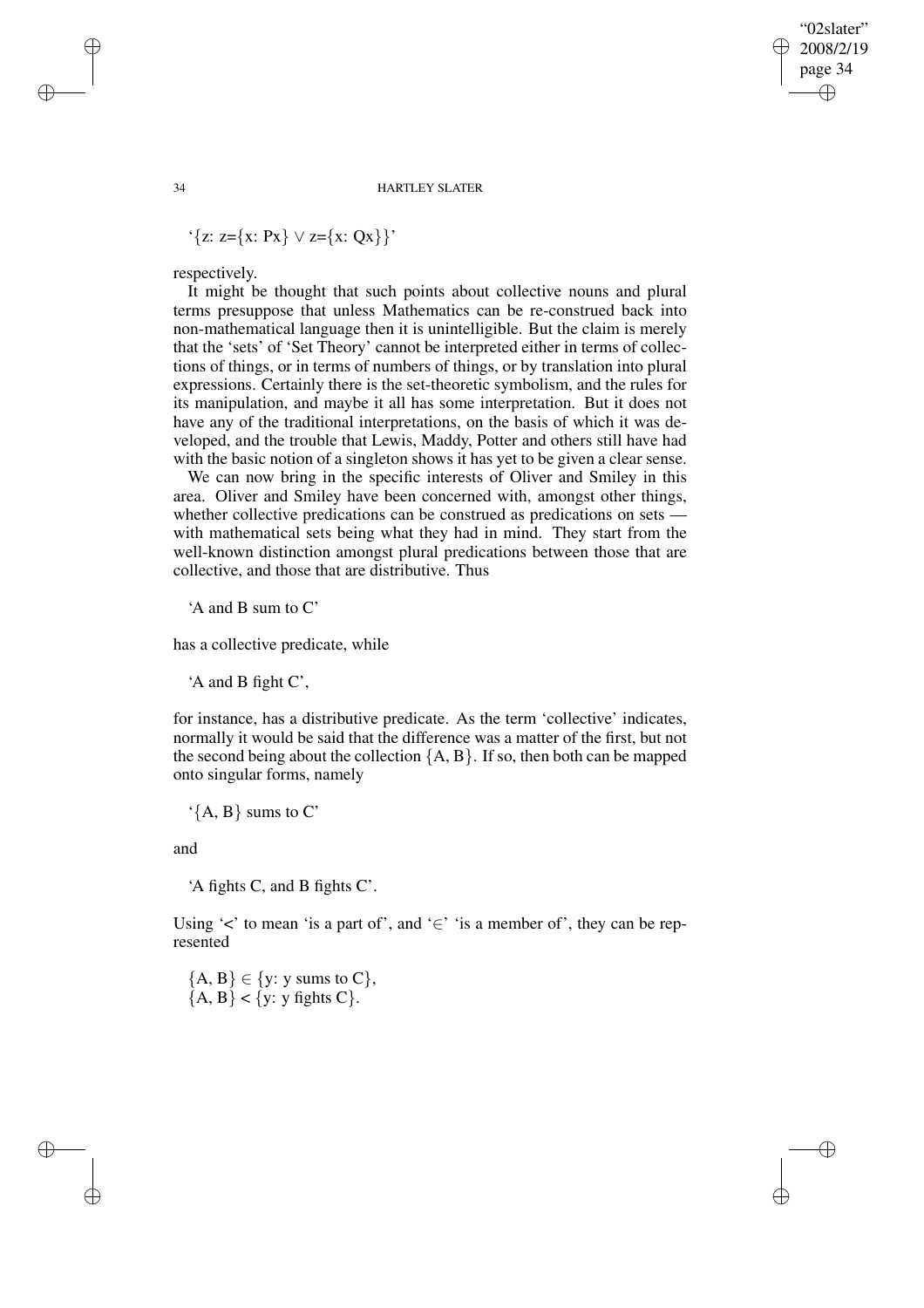Of course, the plural terms that can enter into such collective and distributive constructions are not limited to lists; they also include predicative phrases like 'the men'. So we can distinguish, similarly, singular equivalents of

'Those men are causing a riot'

and

✐

✐

✐

✐

'The men are bald',

i.e.

 ${x: Mx} \in {y: y is causing a root},$ 

and

 $\{x: Mx\} < \{y: y \text{ is bad}\},\$ 

which might read in the appropriate context

'That mob of men is causing a riot',

and

'Each man is bald'.

One further virtue of this mode of analysis is that it allows a representation of multigrade predicates, to which the same writers, Oliver and Smiley, have recently drawn attention. They think, however, that multigrade predicates cannot be handled by standard formal logic (Oliver and Smiley 2004). For with 'those men are building a house', for instance, there would not seem to be a standard representation in logical notation, since all of the obvious candidates, 'Bxh', 'Bxyh', 'Bxyzh', etc. require the number of builders, x, y, z, to be specified. But if we merely say that a collection of men is building a house, then the number of men in that collection is unspecified, and so is not of any particular size, allowing the plural equivalent to be multigrade in the way Oliver and Smiley want.

There are troubles, however, with this singular style of analysis of collective plurals. The main trouble is that it requires collections, and sets of things to take part in the physical world, while the sets of mathematical set theory are generally thought to be abstract objects without any causal effects. The point is made much of in Oliver and Smiley's original paper on plurals. The

"02slater" 2008/2/19 page 35

✐

✐

✐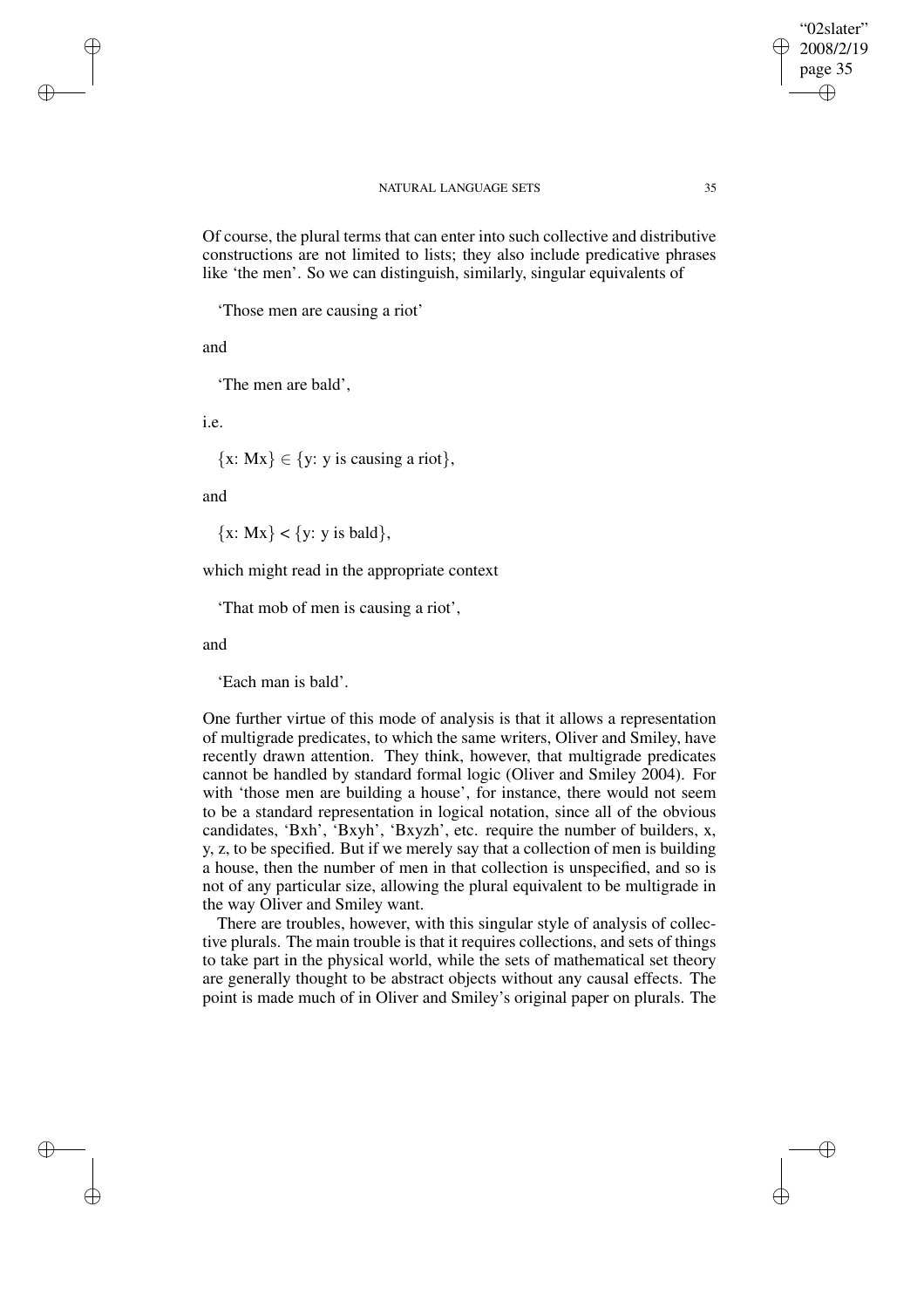"02slater" 2008/2/19 page 36 ✐ ✐

✐

✐

#### 36 HARTLEY SLATER

largest point Oliver and Smiley repeatedly make concerns the supposed abstraction of sets, and thereby the impossibility of treating plural predication over concrete objects in terms of sets. This would certainly seem to be a strong, and significant point to make. They say, for instance, (Oliver and Smiley 2001, 295):

It is easy to ridicule this naïve version of changing the [plural subject into a singular one]. Here is Boolos using upper case to great effect: 'It is haywire to think that when you have some Cheerios, you are eating a *set* — what you're doing is: eating THE CHEE-RIOS'. We *can* get away with saying that a set of premises implies a conclusion, because we are free to enrich the sense of 'implies' to accord with our talk — at least if we are prepared to accept what may be unwelcome consequences. Not so for 'eat'. Sets are abstract objects, and no abstract object is ever eaten. Collective predicates also cause trouble. Tom and Dick weigh over 200 kg, but the set of the two has no weight.

The ridicule misses its target, however, since anyone who has been to a greengrocer, and on a visit in a hospital, knows one can easily weigh a bunch of grapes, and eat a handful of them. So what is wrong is the idea that bunches and handfuls are abstract objects in some pernicious sense, through being examples of what mathematicians have called 'sets'. Certainly, as Oliver and Smiley show, plural collective predication cannot be reduced in any systematic way to plural distributive predication. But their favourite example of the former, namely 'Whitehead and Russell wrote *Principia Mathematica*' still means that that book was written by a couple of people. At the time of William and Mary, also, it may be remembered, a married couple ruled Britain. So that is a couple of examples that immediately come to mind where couples of various descriptions have done things in the world. And that is not to mention the many couples that take to the floor and do the Tango in Buenos Aires, probably every day of the week. As we saw before, 'the book was written by a couple of people' says no more than 'the book was written by two people', even though the grammar of the former expression is easily misinterpreted to suggest that it makes reference to a further individual object beyond the two people, namely the pair of them. But while it does allude to this pair, that pair is not an individual object: it is simply a pair of individual objects. How could Oliver and Smiley, as well as Boolos, have been so misled with regard to the proper grammar of ordinary speech?

What has mislead them, I believe, is that the current mathematical theory of sets is pre-eminently a theory of 'pure sets' rather than sets of things, and Oliver and Smiley are thinking of 'sets' in terms of this mathematical theory.

✐

✐

✐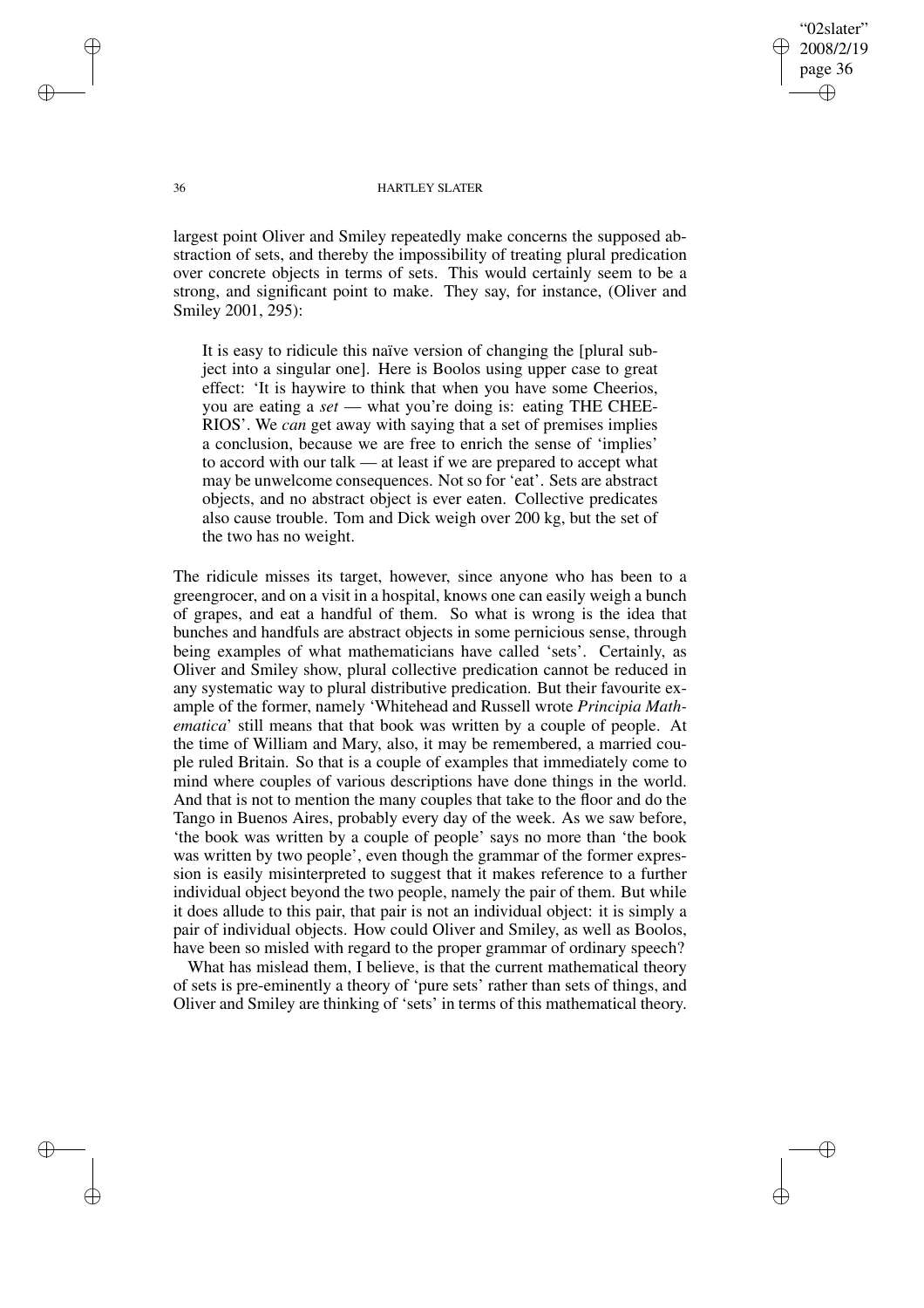✐

✐

✐

✐

The obvious thing is that natural language sets, unlike with the common image of 'mathematical sets', in many cases involve members that are physical objects. Indeed, we shall see that they are mereological sums of such singletons. This is already plausible with respect to such physical sets as tribes, and shoals, which are located in, and move around in space just like individuals. Here, as we saw, the singletons spanning the mereological sum are determined through a further, associated count noun — 'savage' and 'fish'. Such physical objects are not strictly banned from mathematical set theory, but the nature of them has not been as fully investigated as it should have been. In particular it has not been realised that such individual objects are themselves sets — singleton sets. We shall see not only that, on a revised understanding, sets of such have a place in the world, but also, and perhaps even more surprisingly, that it is principally through its inattention to these matters, and its related concentration on 'pure sets', that mathematical set theory got itself into its worst crisis, at the turn of the twentieth century.

The theory was founded slightly before that, and much formal work has ensued, of course, but, in the present connection, it was not until the work of Harry Bunt and David Lewis, in the 1980s, that further significant philosophical developments, relevant to a proper understanding of physical sets, were made. By now it is well known that mathematical sets reduce to mereological sums of 'unicles', or 'singletons', i.e. sets with a single member. That is one important advance these two writers brought about, but the nature of such singletons has remained mysterious, from a philosophical point of view. To make their nature clear, however, it becomes necessary to include a discussion of something not commonly included, namely mass terms, since mereological notions are more commonly brought in in connection with them, and so, for a start, discrimination between the two applications of mereology is required. More to the point, mass terms describe kinds of material, and clarification of natural language singletons only emerges through seeing just how the material in some singleton is distinguished from that singleton itself. For that allows us to see that the singleton is an object with material in it, even while it is not that material itself. Indeed it might be said that 'abstraction', if it is present, begins even with singleton individuals, through their separation out from stuff. And it is that, in reverse, which is required to see that sets, more generally, can be said to have a place in the world, since they have as much reality as individuals, which are commonly taken to be part of 'what is there'. The present analysis has therefore benefited most from Bunt's work, which, although significantly different in several respects, also gives a theory of mass, or 'stuff' terms alongside a theory of count, or 'thing' terms — the latter being the only proper basis for a theory of sets.

The specific point to start from is that predicates that are not count do not determine discrete things. For it is that which solves the major problem about mereological singletons: how they can have substance and yet still

02slater' 2008/2/19 page 37

✐

✐

✐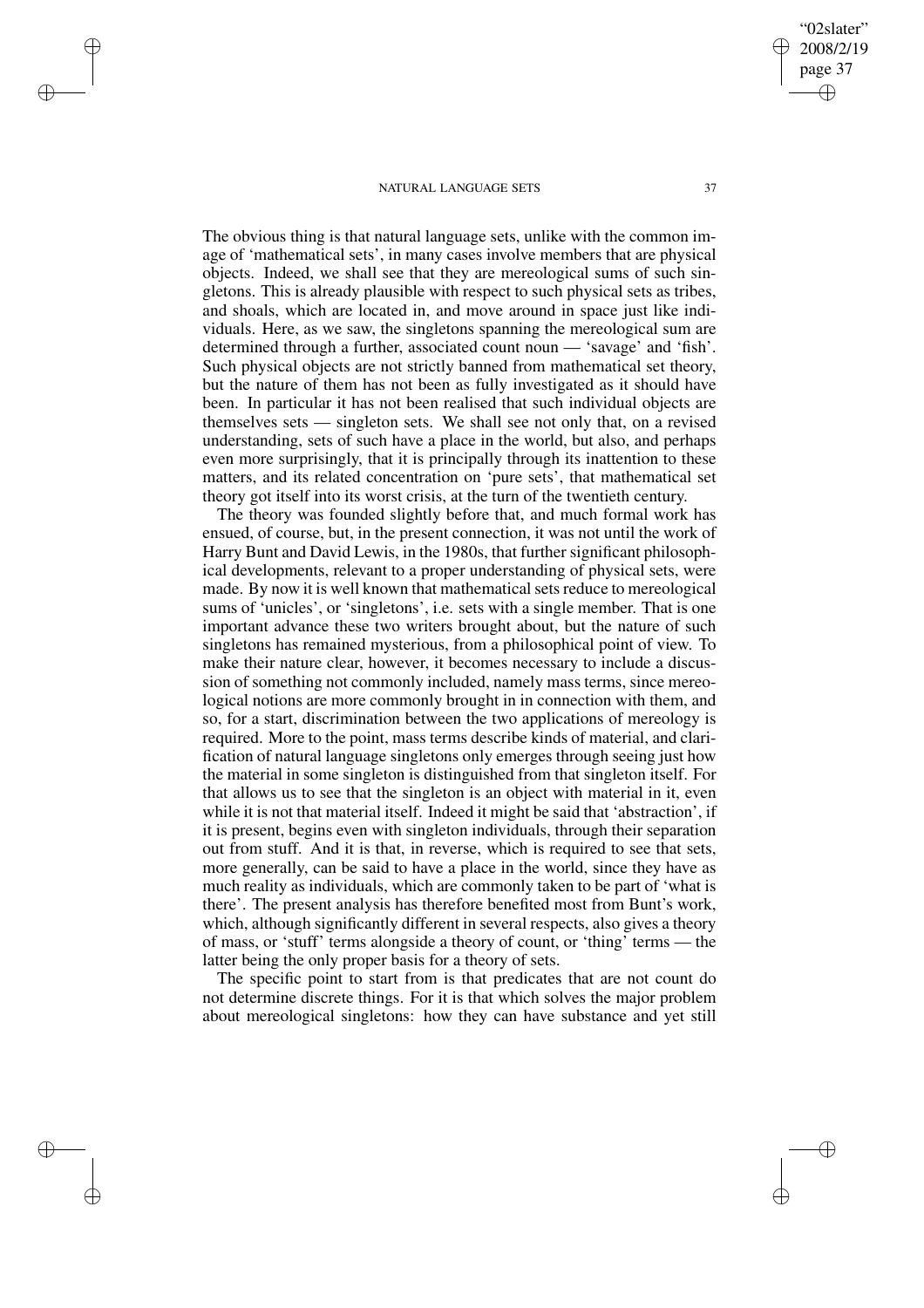"02slater" 2008/2/19 page 38 ✐ ✐

✐

✐

#### 38 HARTLEY SLATER

be atomic. The prime grammatical distinction to observe is that mass terms do not pluralise in an appropriate way, like count terms. In addition to a gold ring, for example, there may be other rings, but not other golds in the same sense. Indeed there may only be other kinds of gold. When summing some items describable with the same mass term, 'F', we therefore cannot grammatically form the term 'the set of Fs', since there are no appropriate 'Fs'. What we can do is introduce an associated count term, and talk about the gold in a ring, for example, or the flesh in some limbs; more generally, the material in some individual, or individuals. Bunt's unicle-member relation then becomes the relation between an object and the stuff 'in it', i.e. the stuff that comprises it.

As a result of this, not only can the marble in a statue (m) be distinguished from the statue (s), since  $s = \{m\}$ , but also, even more importantly, the parts of some collection can be distinguished from what comprises it. Thus a beast (b) might be a part of a herd  $(b < h)$ , while the beast consists in some material  $(n_1)$ , which is not a part of the herd  $(b=\{n_1\})$ , but not  $n_1 < h$ ), even though the herd consists in a set of such bits of stuff, i.e.  $h = \{n_1, n_2, n_3, \dots\}$ . Again, the flesh of some seed (e) might be part of the flesh of some grape (g), so that  $e < g$ . But that does not mean either that the seed is part of the grape  $({e} < {g})$ , or that the flesh of the seed is part of the grape  $(e < {g})$ , or that the seed is part of the flesh of the grape ( $\{e\} < g$ ). Other discriminations also become available. Thus, if the material in Peter's arms is d, then d is a mereological sum,  $b + c$ , where  $\{b\}$  and  $\{c\}$  are Peter's arms; and if the material in Peter's whole body is p, then while Peter =  $\{p\}$ , it is not the case, for instance, that  ${b} < p$ , or that  ${c} < p$ , or that  $d < {p}$ . Certainly the material in Peter's arms is a part of the material in Peter's body, i.e. d < p. But neither of Peter's arms,  ${b}$ , or  ${c}$ , is a part of the material in Peter's body, p. Nor is the material in Peter's arms,  $b + c$ , i.e. d, a part of Peter,  $\{p\}$ . Peter's arms, as a result, constitute a pair of things with only the unicles of each of his arms as proper parts; and Peter is an individual, which is to say he is a singleton, in the sense that he only has himself as a part (an improper part).

That shows that

Anne's flesh was human flesh

has the form

Anne's flesh < the totality of human flesh in her time,

but

✐

✐

✐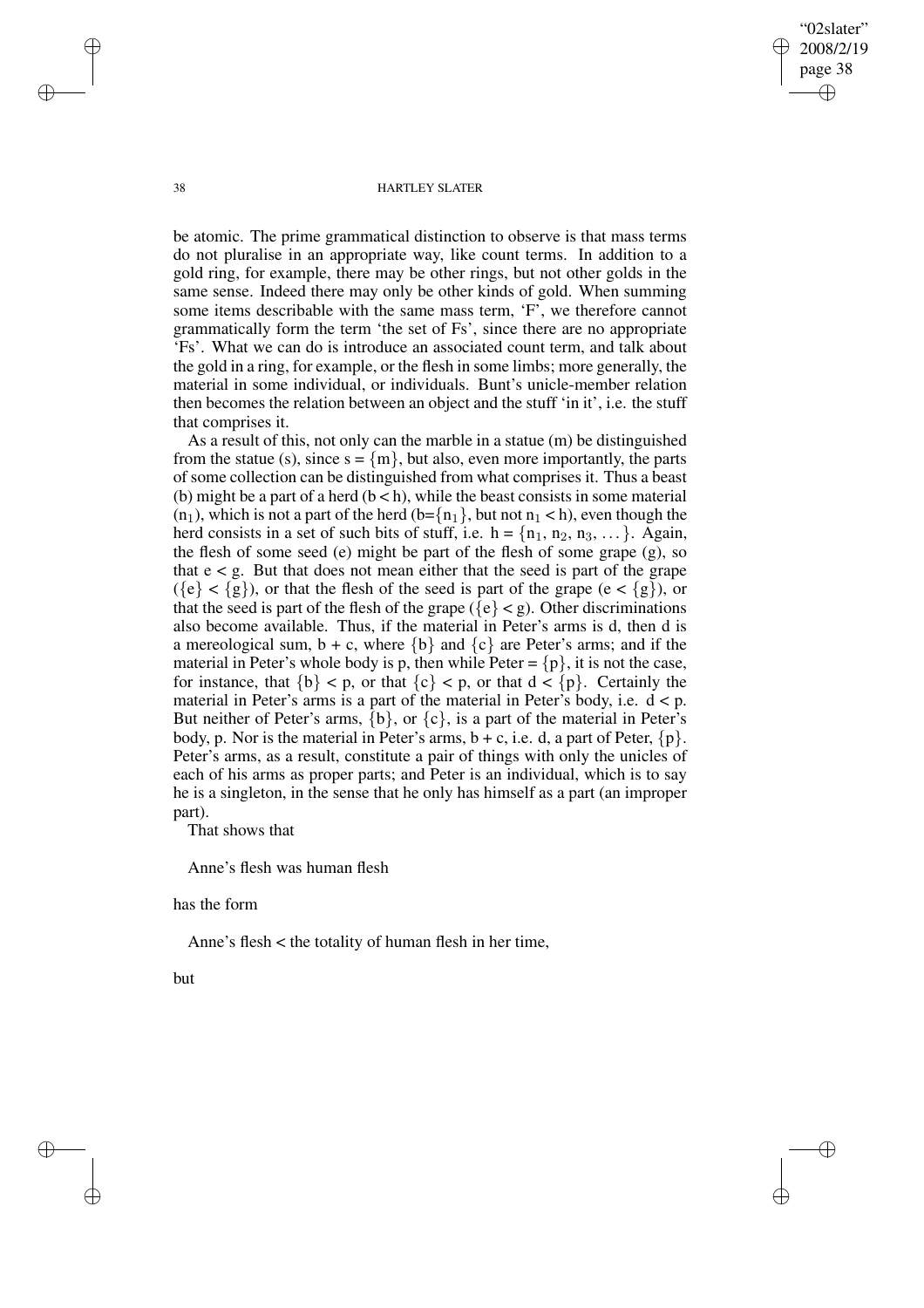Anne ruled Britain in the early 18th century

has the form

✐

✐

✐

✐

Anne  $\in \{$ y: y ruled Britain in the early 18th century $\}$ ,

where Anne  $=$  {Anne's flesh}. The case brings up the most crucial issue about physical sets, however: their transience. For Anne's flesh can appear in another form at some other time. That happened, of course, upon Anne's death, when the material in her body ceased to form a living thing. But it is a dateable matter, also, when the person Anne was formed from the material in her mother's ovum and her father's sperm. Hence, the relation between the unicle, x, and its sole member, y, must be recognised to be a temporally qualified relation. The material, y, in an object at a certain time, forms that object, x, but before that time, and afterwards perhaps, it may not have that form, so that then, as one might say,  $x \neq \{y\}$ . In those terms, whether it is true or not that  $x = \{y\}$  is contingent on the way the world is. But it would be better, in such cases, to suffix the unicle symbol, ' $\{y\}$ ', in order to indicate the time at which the material in the object is indeed in it:

 $\{y\}_t$ 

would then indicate the object formed from the material y at time t. And then quite possibly

 ${y}_t \neq {y}_{t'}.$ 

Of course, in other cases there can be no temporal variation, allowing a return to the usual, unadorned set-theoretic symbolism. But the extended symbolism gives us a way, for instance, of referring timelessly not only to physical sets with material members, but also to physical sets that are no longer, or not yet material ones. For even if  $\{y\}_t \neq {\{y\}}_{t'}$ , still  $\{y\}_t$  may be referred to at time t'. But note that the exact same object  $\{y\}_t$  cannot be formed from different material at a different time, i.e.

 ${y}_t = {z}_{t'}$ 

only if

y=z,

so it is possible there may only be, for example, *counterpart* Ships of Theseus, at times t and  $t'$ . That means, for example, that when one looks at old

"02slater" 2008/2/19 page 39

✐

✐

✐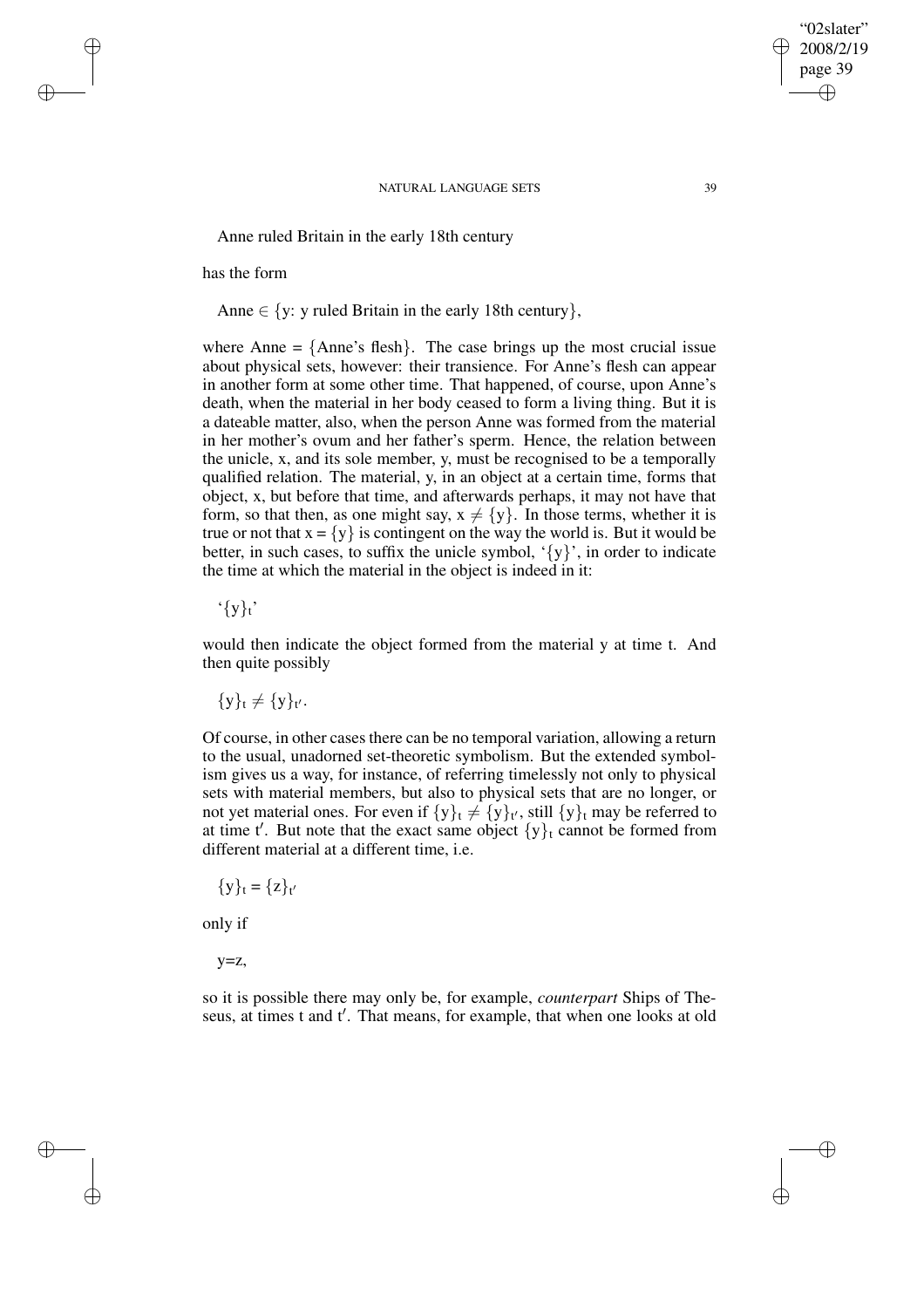"02slater" 2008/2/19 page 40 ✐ ✐

✐

✐

## 40 HARTLEY SLATER

photographs one maybe sees oneself at an earlier age, but never just 'oneself'. For there are properties of oneself at the earlier age that are different from corresponding properties of oneself at the present time.

Formally it must first be remembered that there are collective and distributive predications even with singular expressions. For we must distinguish singular collective predications like

That object is a ring,

from singular distributive predications like

The material in the ring is gold.

If the object is  $\{r\}_t$  then we can symbolise them respectively

$$
\{r\}_t \in \{y: Ry\},\
$$

and

 $r < g$ ,

where 'g' is the totality of all gold. Like all distributive predications the latter admits of variants using quantification, such as

All of the material in the ring is gold,

i.e.

 $(x)(x < r \supset x < g),$ 

and

Some of the material in the ring is gold,

i.e.

✐

✐

 $(\exists x)(x < r.x < g)$ .

But the main point to note is that, in the collective case we are not considering *a different piece of material*, merely *the same piece of material differently*, i.e. collectively, and so as a single unit rather than something with parts.

✐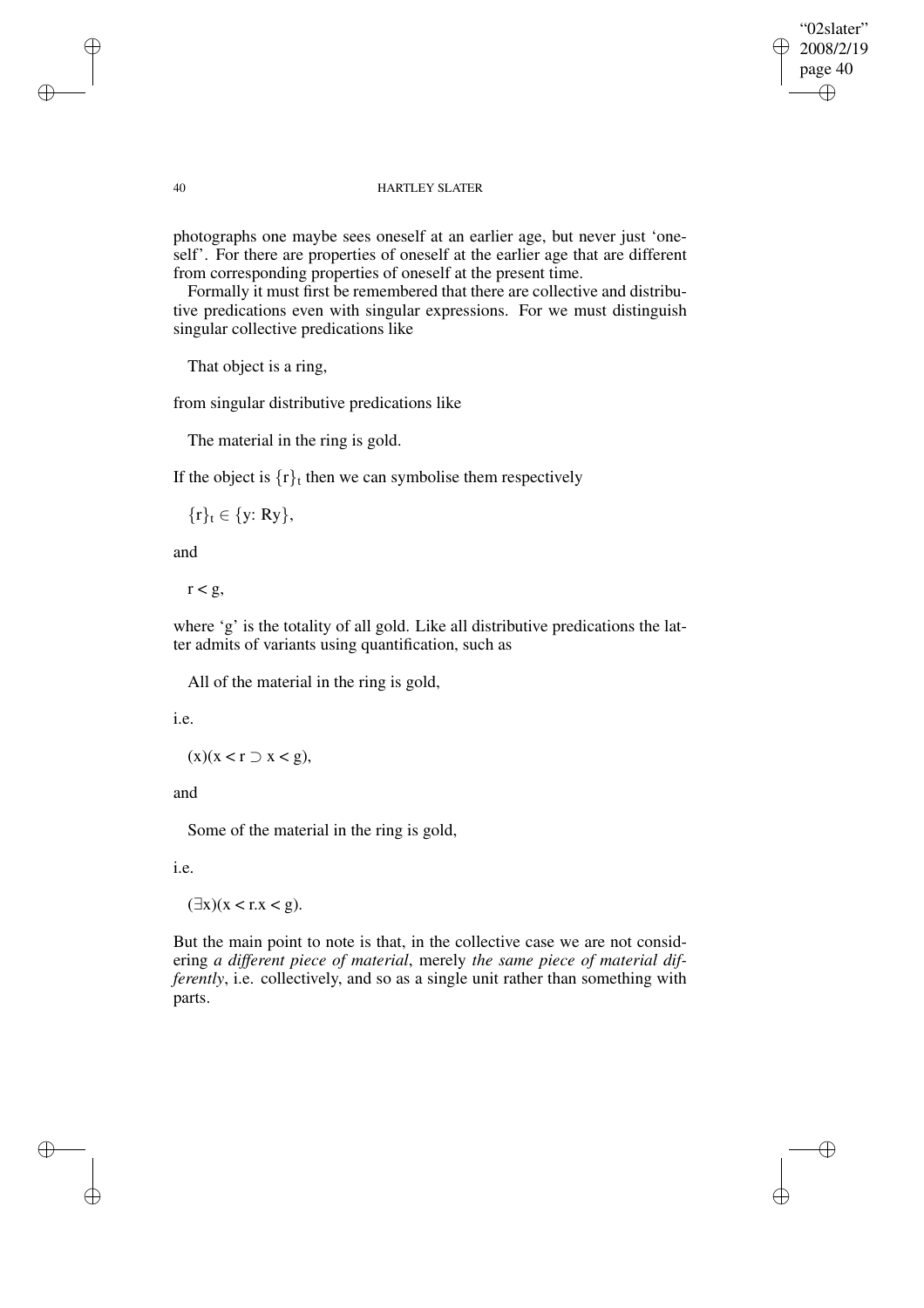The units considered in this case are rings, and one might imagine several such lined up on a display cushion, made of some silky material perhaps. Looking at the display one way it might be seen as a continuous, if lumpy sequence of various sorts of stuff. But by marking divisions between the rings one can be brought to attend to those rings as units, and so, for instance, count them. The function of the lines in the following, however, must be closely noted:

## |A||B||C||D||E||F|

✐

✐

✐

✐

The lines naturally serve to mark off the rings from one another, *but also* they mark off the ring '|A|' from its material content 'A', etc. Likewise when we mark the rings another way:

[ |A| |B| ] [ |C| |D| |E| |F| ].

Here we indicate, overall, not individual rings as the unit, but collections of rings, and specifically pairs and quartets of them. But we also distinguish the collections from their contained, individual physical objects, and do so while allowing *only the latter* to be individual objects.

This point about the substantiality of units is in line with Frege's point about number words and their dependence on a following count noun. For Frege pointed out that 52 cards are 1 pack, while 4 suits are 1 pack also, and that specific Fregean point was what was extended above to show that such formal set words as 'pair', and 'quartet' are comparable to units of amount, like 'ounce' and 'pound'. Such units of discrete or continuous measure are not terms with a direct physical reference, although when attached to an appropriate count or mass term a compound is formed with such a reference. Thus an ounce of tobacco might be found in a pouch, and a pair of gloves might be located in a drawer. But, as we have seen, the grammar of 'a pair of apples' requires that no further individual object is involved than the apples, even though there is a further singular referential phrase, 'the pair of apples', referring, naturally enough, to *a pair* of individual objects. More significantly still, that pair of individuals can now be seen to be as 'physical' as an individual apple, once such individual objects are distinguished from their material content. Certainly a physical collection is a mereological sum, as we saw before — thus a shoal is the sum of its fish — but once one realises that sets can be physical, one sees that that does not lead to the abandonment of Set Theory's applicability to such cases. For one must not miss the possibility that individual fish, themselves, should be sets — singleton sets allowing Lewis' mereological analysis in *Parts of Classes* to apply directly. Specifically, if  $\{f_1\}$ ,  $\{f_2\}$ ,  $\{f_3\}$ , etc. are the fish, then the shoal, s, is

"02slater" 2008/2/19 page 41

✐

✐

✐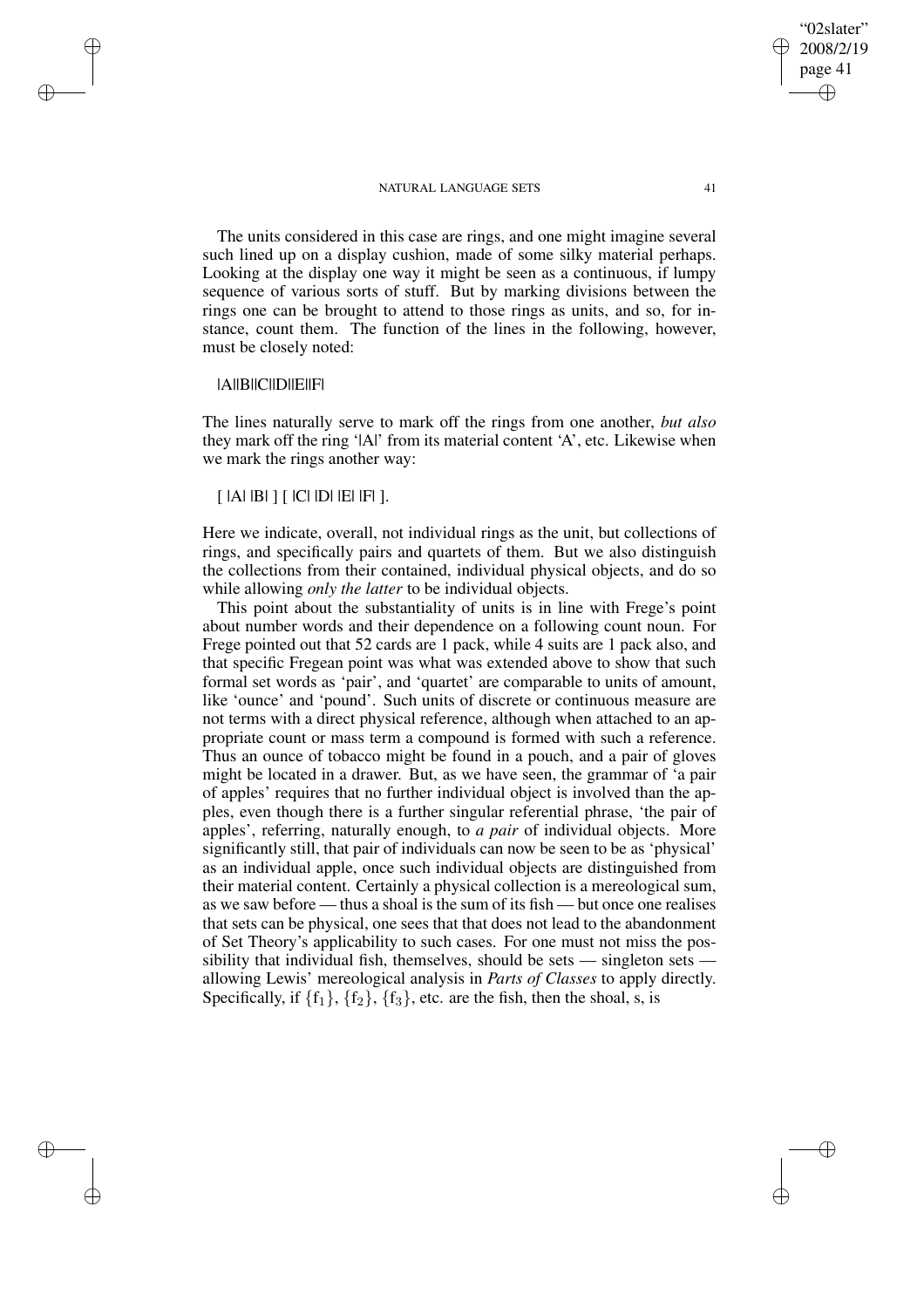"02slater" 2008/2/19 page 42

✐

✐

✐

✐

 ${f_1, f_2, f_3, \ldots}$ 

which means that

 ${f_1} < s$ ,

etc., as we saw before with beasts in a herd.

One further consequence, however, is that it is now apparent there are no more individuals in a set than in its transitive closure. One might try to distinguish, for instance, the power set of a pair by writing ' $\{\emptyset, \{A\}, \{B\}, \{A, B\}\}'$ ' in opposition to  $\{A, B\}$ , thinking of the former as containing four individuals. But the reader is encouraged to try doing the same thing with a pair of apples. The difficulty is that, in the power-set symbol the repeated 'A's, etc., are tokens of the same type, but with the actual objects supposedly symbolised there can be no such repetition, since the type-token distinction does not apply. Only a Formalist could miss the difference. With a physical collection of objects all one can do is indicate successively all the single individuals in the collection, and then all the pairs, triplets, quartets, etc. of those individuals. But all this is hand waving in front of the objects, and only the original individuals are involved. Cantor's Theorem, of course, is not in danger, since one can still distinguish the number of parts of a collection from the number of its singleton parts. But its proof becomes an exercise in elementary Permutations and Combinations, rather than the counting of different individuals.

The above discriminations may seem to be concerned merely with the application of Set Theory. But several large formal consequences also emerge. Thus, for a start, they show that there is no problem with any analogue of Russell's Paradox on the present understanding of sets (answering, amongst other things, Oliver and Smiley's arguments in this connection, see Oliver and Smiley 2001, 301–5). For we now have a principled way of avoiding this paradox, and all related paradoxes, because the fault in connection with the Abstraction Axiom has very evidently come from taking it that

 $(x)(x \in \{y: Fy\} \equiv Fx)$ 

holds for all 'F', whereas we now know that it only holds for count predicates. So while substitution of

' $\lambda$ z(z  $\notin$  z)[ ]'

for 'F', for instance, and then

✐

✐

✐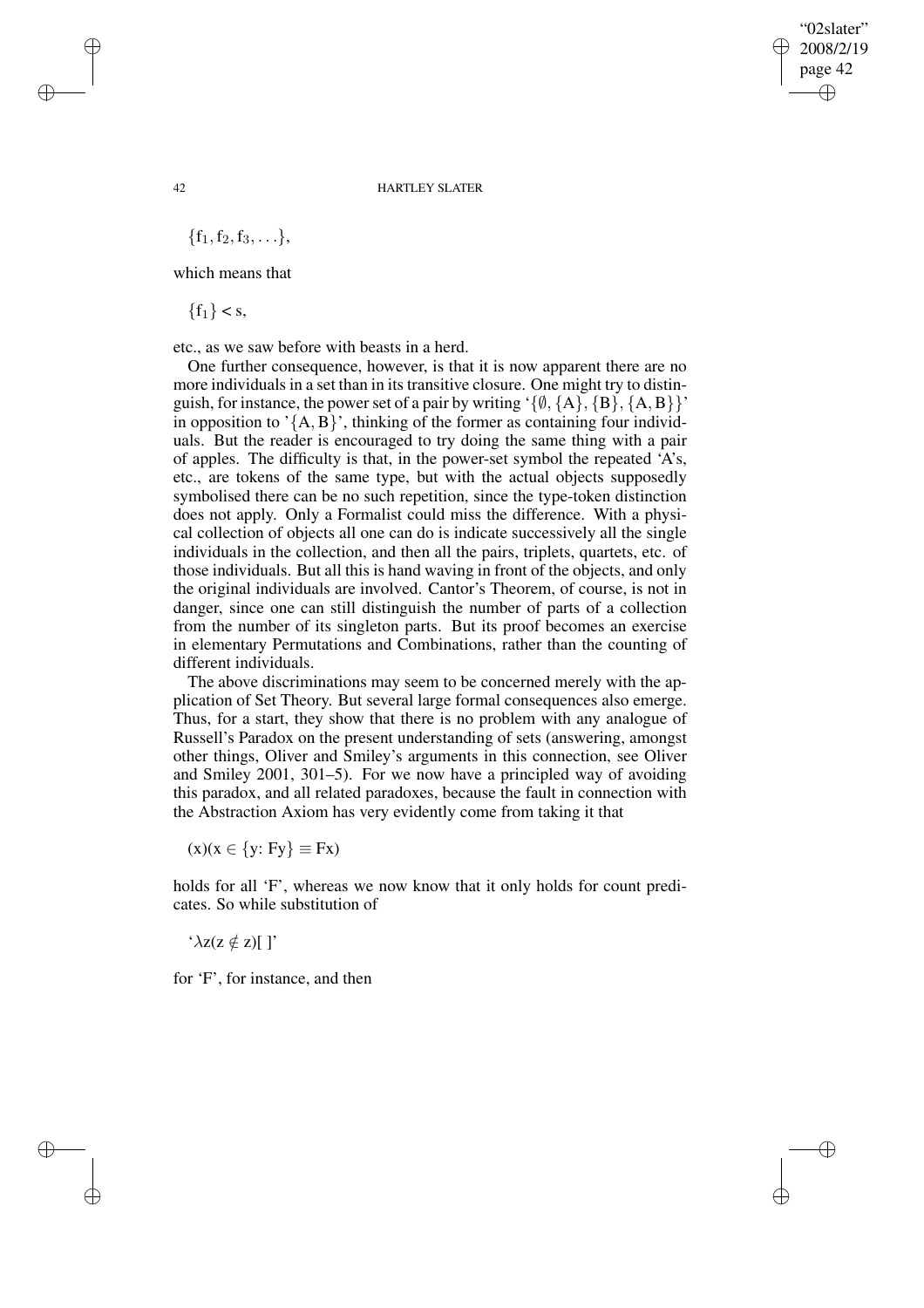' $\{y: y \notin y\}'$ 

✐

✐

✐

✐

for 'x', produces a contradiction, the conclusion merely has to be that the substituted lambda expression is not a count predicate. In fact, as we shall see later, it is not a predicate at all, and refers to a state of affairs rather than a property, but still, if

# $(x)(x \notin x),$

as is standard in Bernays and von Neumann style set theories, then 'x  $\notin$  $x'$  is equivalent to 'x=x', and it is provable quite independently that this is not a count predicate (Hale and Wright 2001, 315). For conjoining a mass term with a count term invariably results in a count term: 'red socks' is count because 'socks' is count. But conjoining a mass term with  $x=x'$ leaves one with the original mass term, since the addition of 'x=x' produces an equivalent. Hence 'x=x' cannot function like 'socks'. Notice that that does not mean there is 'Limitation of Size' in the usual sense, since such an expression as 'x=x' now does not define a proper class rather than a set. Rather it relates to some stuff. It means that ' $\lambda x(x=x)[0]$ ' says not that o is a member of something but simply that it is a part of something. It says that o < u, where 'u' denotes the whole of the material universe.

The reverse point bears on the possibility of creating a theory of 'pure sets', and thereby a theory of what would certainly be entirely abstract objects. For the starting point of this would have to be a definition of the null set, in terms of some paradigm expression that, appropriately enough, cannot have any application. It is common to take ' $x \neq x$ ', to do this job, as we have seen, although there are many equivalent others. But the present question, again, is whether any such expression is a count predicate, for only then could it determine a set. No proof of this has been given, to date, or has even been attempted. Indeed, it has simply been presumed that all such expressions are count predicates, and so give rise to sets, or, at least, set-like totalities. But there are also mass terms, and these give rise to urelemente, like the marble in a statue and the gold in a ring, which themselves have no members. That means one cannot define the null set, either, via the Axiom of Extensionality in the form

 $(x)(x \in y \equiv x \in z) \equiv y = z$ 

since this would make all urelemente the same, and so must be restricted to the case where y and z have members. Also it must be restricted to sets whose members are not themselves urelemente. For the same material might take different forms at different times, as we have seen, allowing it to be the

"02slater" 2008/2/19 page 43

✐

✐

✐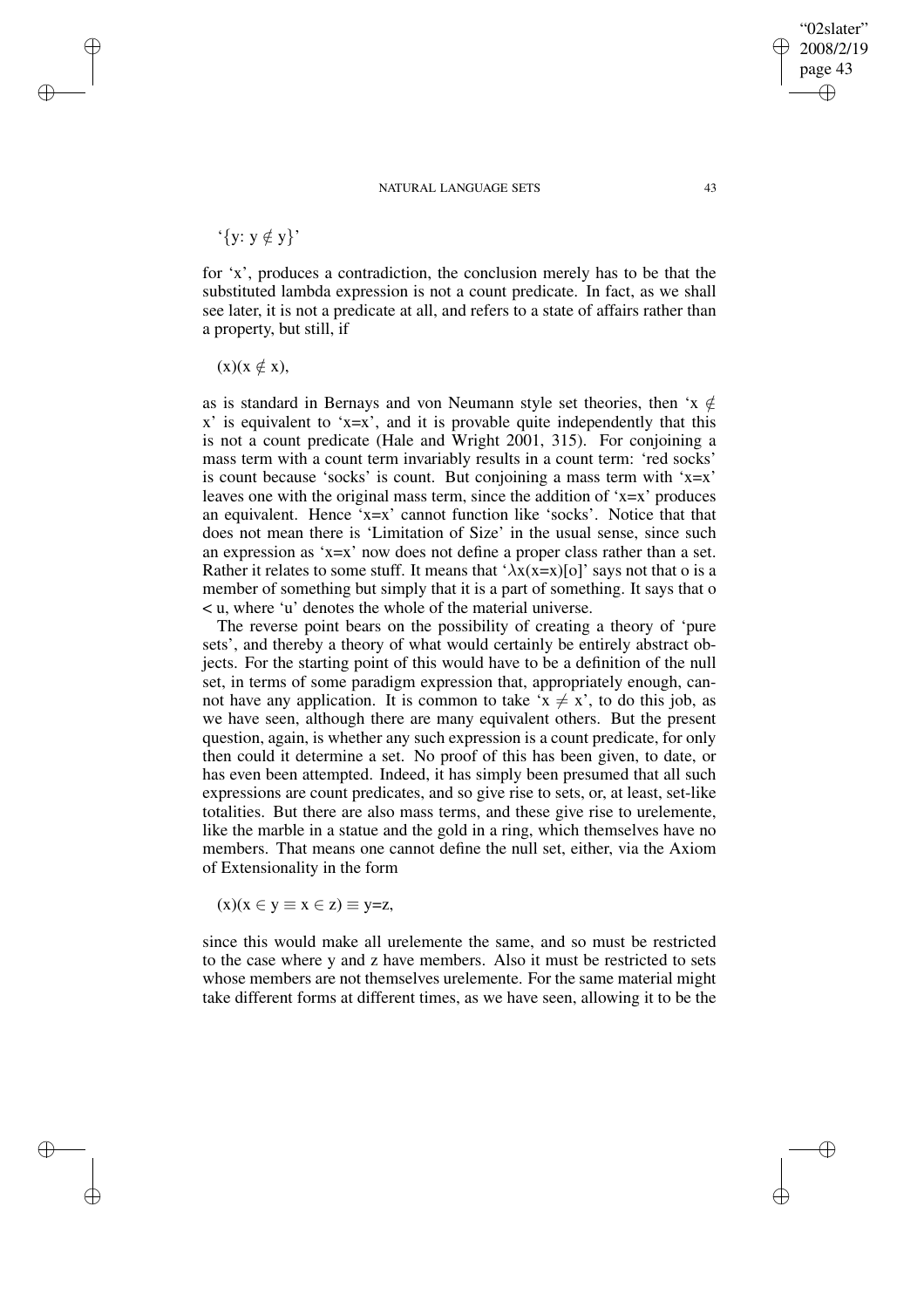"02slater" 2008/2/19 page 44 ✐ ✐

✐

✐

#### 44 HARTLEY SLATER

case that

 ${m}_t \neq {m}_{t'}$ 

even though these two objects have (timelessly) the same single member, i.e.

 $(x)(x \in \{m\}_{t} \equiv x \in \{m\}_{t}).$ 

That means, in particular, that the sets y and z in the above axiom cannot be physical individuals. But that is quite in tune with standard Set Theory, since the given axiom is commonly applied just to abstract objects, such as numbers.

These requirements might still seem strange, but they parallel some previously made points that connect count terms and sets. For, to allow for the pluralisation of count terms, there has to be at least the possibility of two instantiations before a description is count, ruling out standard definitions of the null set straightaway. But also proper names, and definite descriptions like 'The Queen of Britain in 1710', which identify individuals, necessarily are not pluralised, and cannot be used for counting, so they can only determine degenerate sets. For while one can say 'She was Anne' one cannot say 'She was one Anne', even though one can say 'She was one person called "Anne" — but that is different.

Thus we see that, while discovery of Russell's paradox was the worst crisis in Set Theory's history, it was not until much later that proper progress was made on the question of just what had caused it, and thereby what adjustment was needed to satisfactorily remedy it. Recent writers like Oliver and Smiley, indeed, have gone so far as to abandon this theory in favour of a logic of plurals, on account of the more widespread, but we can now see intimately related fault of its abstraction. But it is, in fact, through seeing how collective plural constructions are exactly equivalent to ones involving set expressions that we start to remove Set Theory's remoteness from the world. And that removal is completed once we see the significance of the separation between things and stuff, i.e. individuals and material, since we then see that there are collective singular expressions, equivalent to ones that involve set expressions, but also other singular expressions, which are distributive, and have no representation in terms of sets. That clarifies what the material of the world consists in, and leads to a Set Theory that is applicable, where it is applicable, to real life.

Was *Principia Mathematica* written by Russell and Whitehead, or by the pair of them,  $\{R, W\}$ ? You can say what you like, as long as you adjust the number of the verb appropriately. If it turns out that Russell and Whitehead have written another book it will be a great surprise, but if it turns out that that pair has written another book it will be exactly the same surprise. More

✐

✐

✐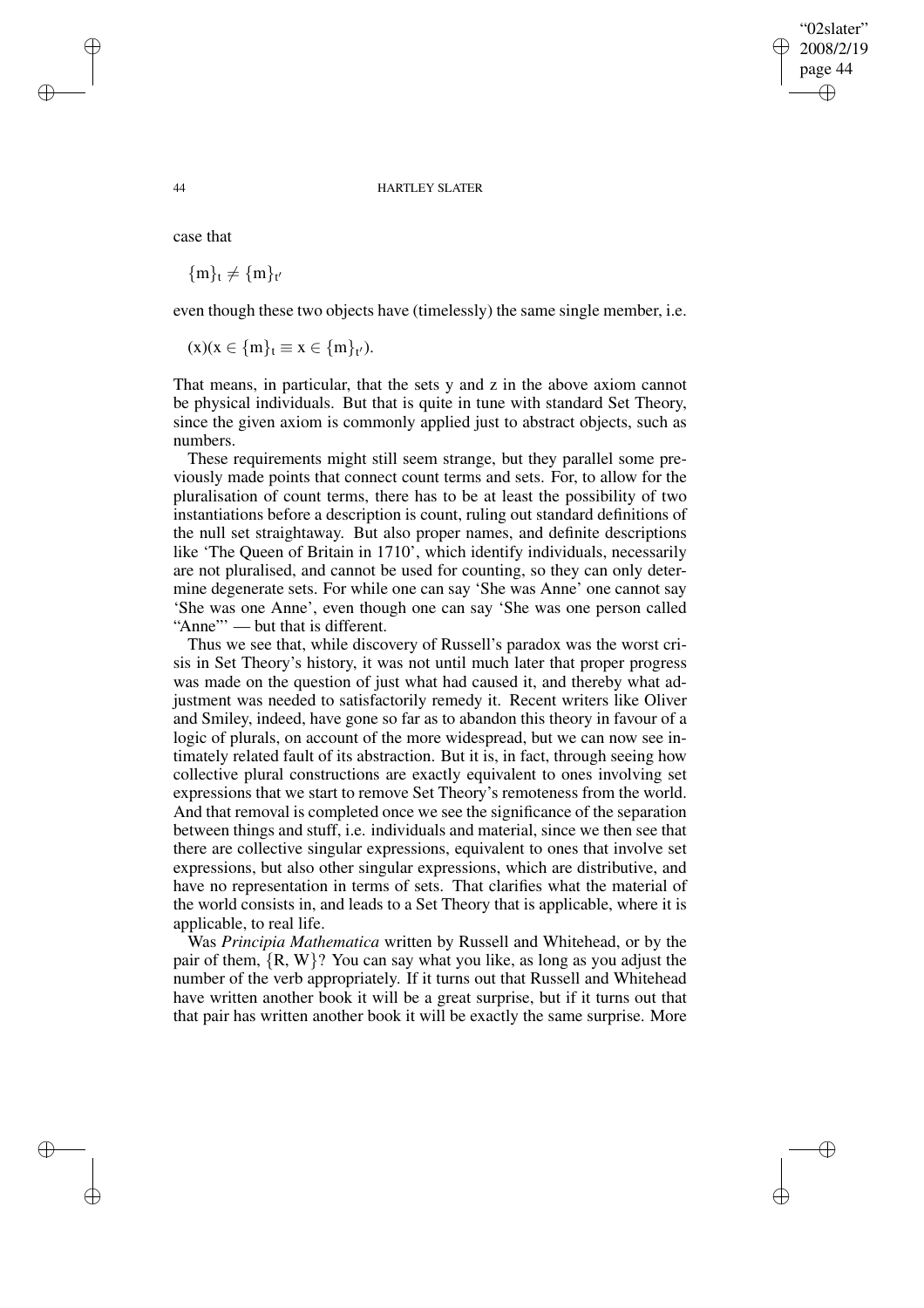importantly, perhaps, the full analysis of the singular case shows that single individuals are sets already — singleton sets — and so are not the ontological primitives many have imagined them to be. In particular they are not ever some material, even though they might consist in some material, i.e. have some stuff as their only member.

With regard to Oliver and Smiley's justification for a logic of plurals, we have thus seen the invalidity of their main argument for the irreducibility of collective plurals. But there is also a clear formal difficulty with Oliver and Smiley's plural account, connected with this, as well. For, in line with their idea that plural subjects are not replaceable with singular subjects in collective predications, they would want to say, for instance, that nothing sums (sic) to 10, but instead that what sum to 10 are, for instance, 2 and 8, 3 and 7, 4, and 6, etc., where '2 and 8' and the rest are plural terms. But how can they collect into an appropriate set the relevant values of such terms? Once we remember that some pairs of numbers do sum to 10, we can use standard set theory to collect up  $\{2, 8\}, \{3, 7\}, \{4, 6\}$ , etc. into a set of sets each of which sums to 10. One subset of this is, for instance,  $\{\{2, 8\}, \{3, 7\}\}\.$  But Oliver and Smiley must try to talk about 2 and 8, and 3 and 7 in place of this subset, even though this collection of four numbers is the same as 2 and 3 and 8 and 7. And what are they going to say: that 4 and 6 is (sic) a member of the set of things that sum to 10? Surely not, since '4 and 6' is a plural subject. Likewise with

The men, the women, and the children are each 10 in number.

In place of the subset

 $\{\{x: Mx\}, \{x: Wx\}\}\$ 

of

✐

✐

✐

✐

 $\{y: y \in \{10 \text{ in number}\}\,$ 

they would have to have the men and the women together, i.e.

{the men, the women}

as a subset of

 $\{y: y \text{ are } 10 \text{ in number}\}.$ 

But that subset numbers 20, in this case. And they would have to have the men being a member of something, mixing a plural subject with a singular

"02slater" 2008/2/19 page 45

✐

✐

✐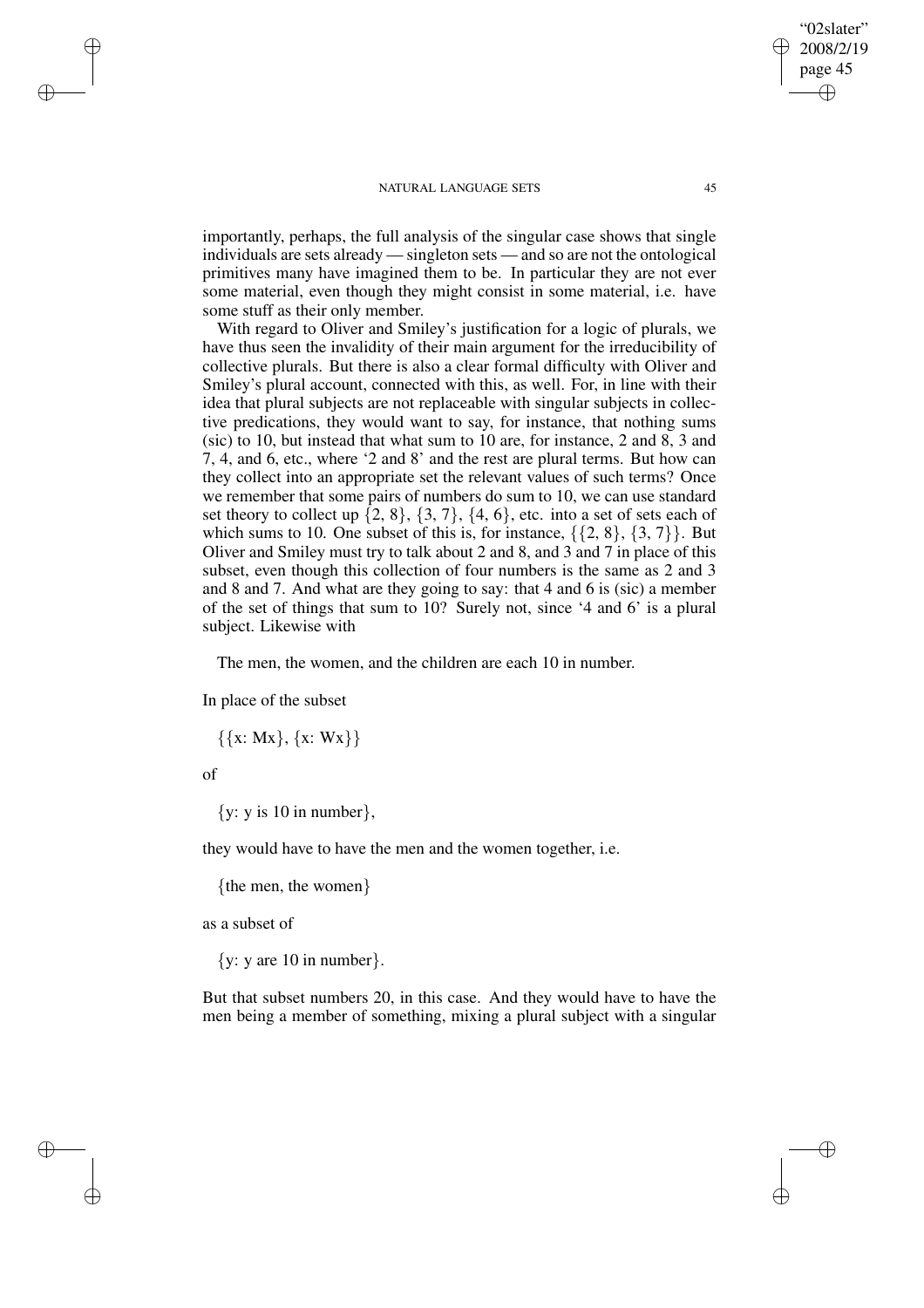# "02slater" 2008/2/19 page 46 ✐ ✐

✐

✐

#### 46 HARTLEY SLATER

verb, again. Without the 'singularisation' provided by set expressions there is no way that Oliver and Smiley can handle these higher-order idioms, and indeed there is no sign that they have considered them. But clearly, if a set consists in these, and those, and those others, then each of these, those, and those others has to be a member of the set, since any member of it has to be singular.

That is not the only further problem with Oliver and Smiley's account. For trying to re-phrase individual cases so that the subjects are irreplaceably plural, to allow for causal effects, also has its problems. Oliver and Smiley, in fact seem to have produced a rather jumbled, and inconclusive collection of arguments against singular, set-theoretic re-phrasings of collective plurals in particular cases. Certainly this is not possible with

Tom, Dick and Harry are similar to one another / each other,

but then these are distributive cases, surely, since

Each of Tom, Dick and Harry is similar to the others

is

$$
(x)(x \in \{T, D, H\} \supset (y)([y \neq x.y \in \{T, D, H\}] \supset Lxy)).
$$

Likewise with

Tom, Dick and Harry are shipmates,

once a preceding quantified phrase, 'There is a ship', i.e.  $\left(\exists z\right)(Sz...$ ', is inserted as an extra conjunct before

 $(x)(x \in \{T, D, H\} \supseteq (y)([y \neq x, y \in \{T, D, H\}] \supset Mxyz))$ ).

And what is the difficulty with

Tom, Dick and Harry carry the piano upstairs

being equivalent to something like

The gang {Tom, Dick, Harry}, carries the piano upstairs?

In another case Oliver and Smiley argue in this fashion: Tom and Dick are two, but the pair of them is one, so Tom and Dick cannot be the pair. But is

✐

✐

✐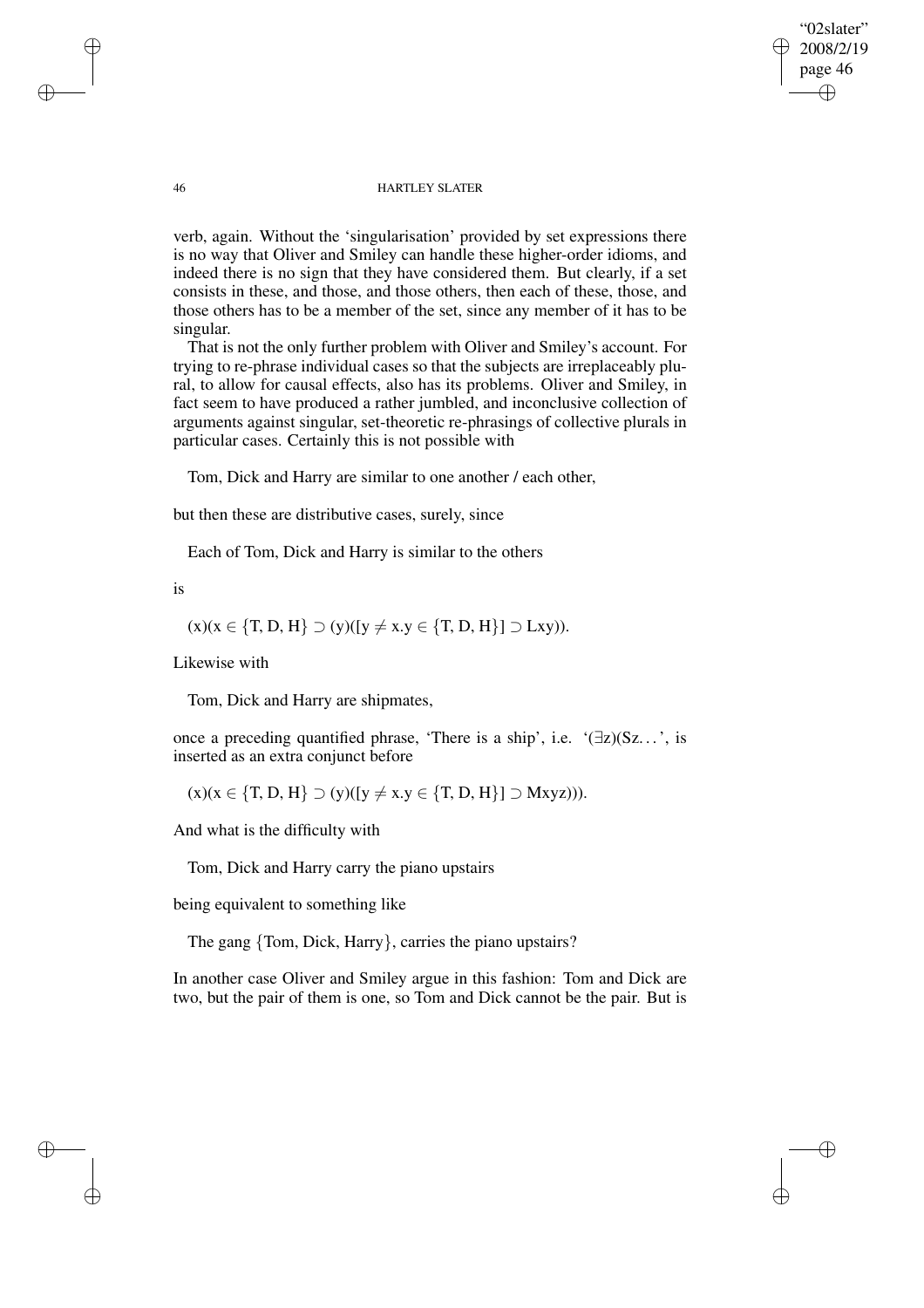it even grammatical to say

✐

✐

✐

✐

Tom and Dick are two,

as Oliver and Smiley repeatedly do? As before, Frege pointed out that number words are second-order quantifiers, requiring a first-order predicate to be supplied before they are determinate: a yard is 3 feet but 36 inches, a year is 52 weeks but 365 days. Certainly, therefore, in Oliver and Smiley's case, Tom and Dick may be *two men*, but with the unit of the counting then being specified, we see that those two men can easily be a pair of men, without 2 being 1. None of these cases, therefore, shows that plural collective predications are not equivalent to singular ones about the associated sets. Indeed, at one point, Oliver and Smiley admit that a set analysis is appropriate, but then go on (Oliver and Smiley 2001, 297):

Fair enough, but other cases cause insuperable difficulties, such as plural proper names like "the Hebrides" and "Aberedw Rocks". Please do not say that these names are really descriptions built from the predicates "is a Hebrid" and "is an Aberedw Rock".

Here they seem to forget that maybe these rather arbitrary collections of things are better listed, than described. So all of this more particular argument by Oliver and Smiley is, at the very least, highly debatable.

# ACKNOWLEDGEMENT

The author wishes to thank the *Australasian Journal of Philosophy* for the use in this paper of a (small) part of the paper "Grammar and Sets", see reference below.

# **REFERENCES**

- Bunt, H. 1985, *Mass Terms and Model-Theoretic Semantics*, C.U.P. Cambridge.
- Burgess, J. 2004, 'E Pluribus Unum', *Philosophia Mathematica* 12, 193– 221.
- Hale, B. and Wright, C. 2001, *The Reason's Proper Study*, Clarendon, Oxford.

Lewis, D.K. 1991, *Parts of Classes*, Blackwell, Oxford.

Maddy, P. 1990, 'Physicalist Platonism' in A.D. Irvine (ed.) *Physicalism in Mathematics*, Kluwer, Dordrecht.

"02slater" 2008/2/19 page 47

✐

✐

✐